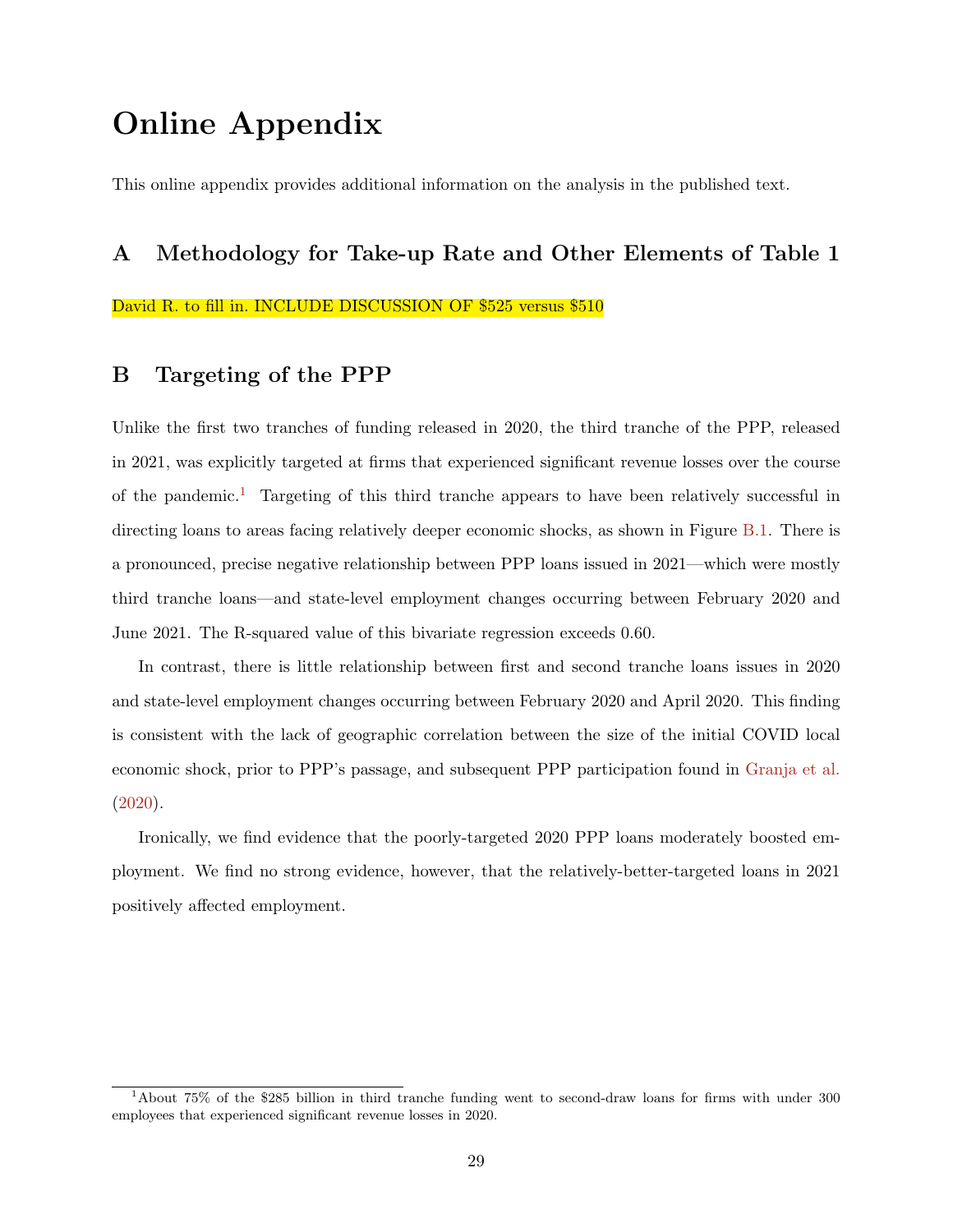

Figure B.1: Targeting of PPP Relative to Employment Declines

Note. PPP loans per eligible worker at the state level are calculated by summing PPP loan amounts within each state and dividing by employment at firms with fewer than 500 employees. Loans in 2021 are either first or second draw loans. Source: Authors' analysis of Census Bureau SUSB, BLS CES, and SBA PPP data.

# C Autor et. al. (2020) Eligibility Threshold Difference-in-Difference Approach

In the paper we present results based on the dynamic difference-in-difference (DD) model employed in Autor et al. (2020). This appendix section discusses this research design.

The DD model estimates the effect of the PPP on various outcomes by comparing firms small enough to be eligible for the PPP to firms too large to be eligible. Specifically, the treatment group is comprised of firms in a range below the industry-specific employment size thresholds that define PPP eligibility. In most industries, the threshold is 500 employees. The control group is comprised of firms in a range above the threshold.

Formally, we estimate:

$$
y_{ijst} = \alpha + \lambda PPP_i + \theta_{jt} + \theta_{st} + \sum_{t \in T} \beta_t (PPP_i \times \theta_t) + \varepsilon_{ijst}
$$
 (A.1)

where  $y_{i,jst}$  is the outcome being examined for firm i at week t indexed to equal 1 in February of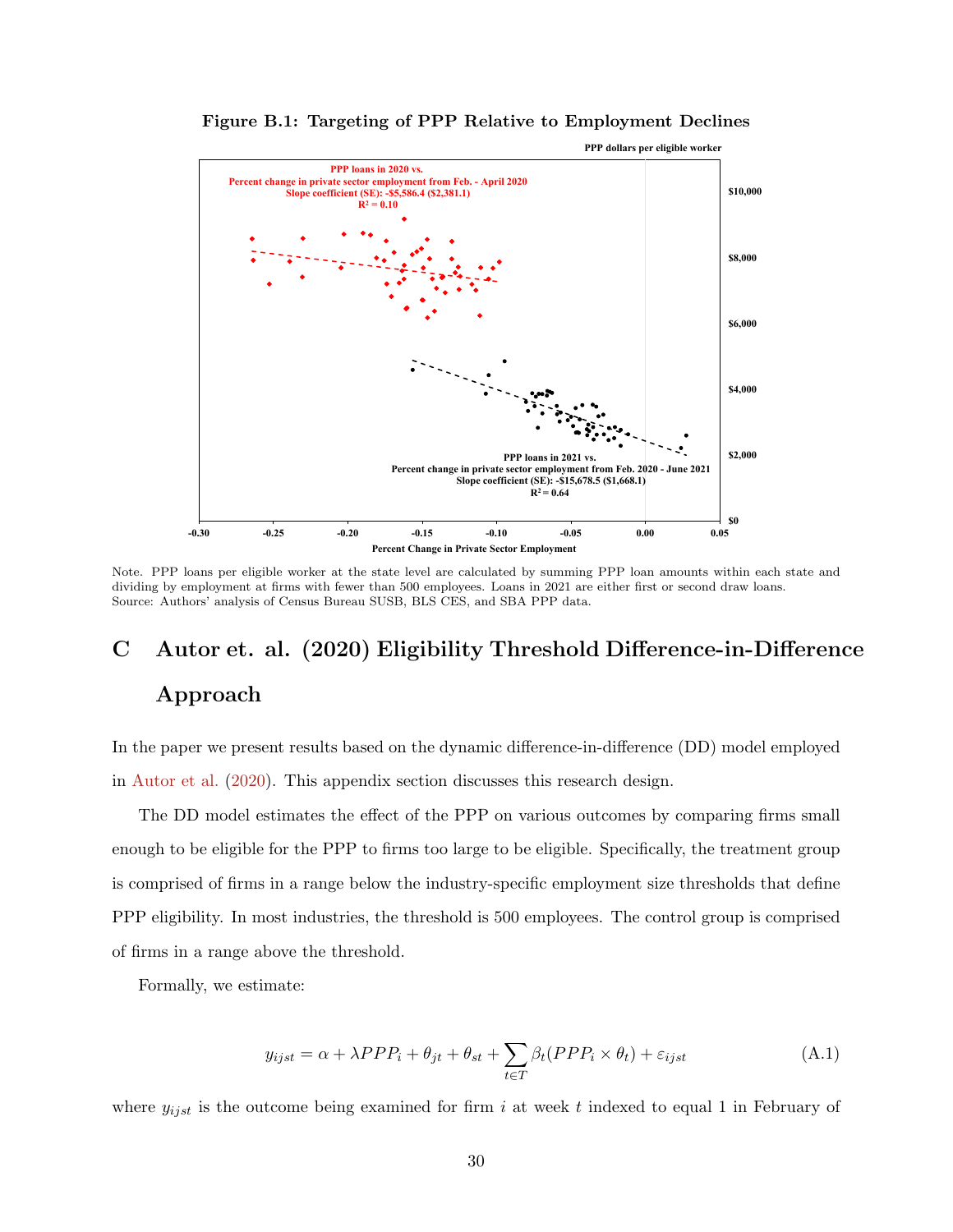2020,  $PPP_i$  is an indicator variable equaling one if firm i is eligible for the PPP program based on the industry-specific size threshold,  $\theta_{jt}$  is a vector of NAICS 3-digit industry j–by–week t fixed effects,  $\theta_{st}$  is a set of state s-by-week t fixed effects, and  $\theta_t$  is a vector of indicator variables for week t. t spans the week of February 2<sup>nd</sup> through February  $8^{th}$  2020 to the week of November 29<sup>th</sup> through December 5th 2020.

The  $\beta_t$  vector is the parameter of interest – it captures the time-varying treatment effect of PPP eligibility. The industry-by-week and state-by-week fixed effects control for the rapidly changing economic conditions across industries and states during the COVID crisis. The specification is weighted by firm size in February 2020; as a result, the results reflect the effect of the PPP on the average worker, as opposed to at the average firm. The sample is limited to firms within a given range above and below the industry-specific size threshold – e.g. within 250 employees of the threshold. Finally, we cluster standard errors at the NAICS 3-digit industry level.

See Autor et al. (2020) for more detailed information on the eligibility threshold DD approach, including a discussion of the identifying assumption required to interpret the results in a causal sense and statistics demonstrating the comparability of the treatment and control groups.

### D Event-Study Estimates

In the paper we present event-study estimates of the effect of the PPP on employment and firm closure for firms with fewer than 50 employees. These estimates rely on matching SBA PPP loanlevel data into the ADP payroll data and utlize the methodology of Sun and Abraham (2020). This appendix section provides additional information on the estimates and also presents additional event-study estimates.

### D.1 Merging PPP Loans to ADP Payroll Records

This appendix describes the procedure that was adopted in order to identify which companies within our sample of ADP's clients may have participated in the Paycheck Protection Program (PPP).

First, ADP cleaned each company name from both its client base as well as the database of PPP loan recipients that was disclosed by the Small Business Administration. This process initially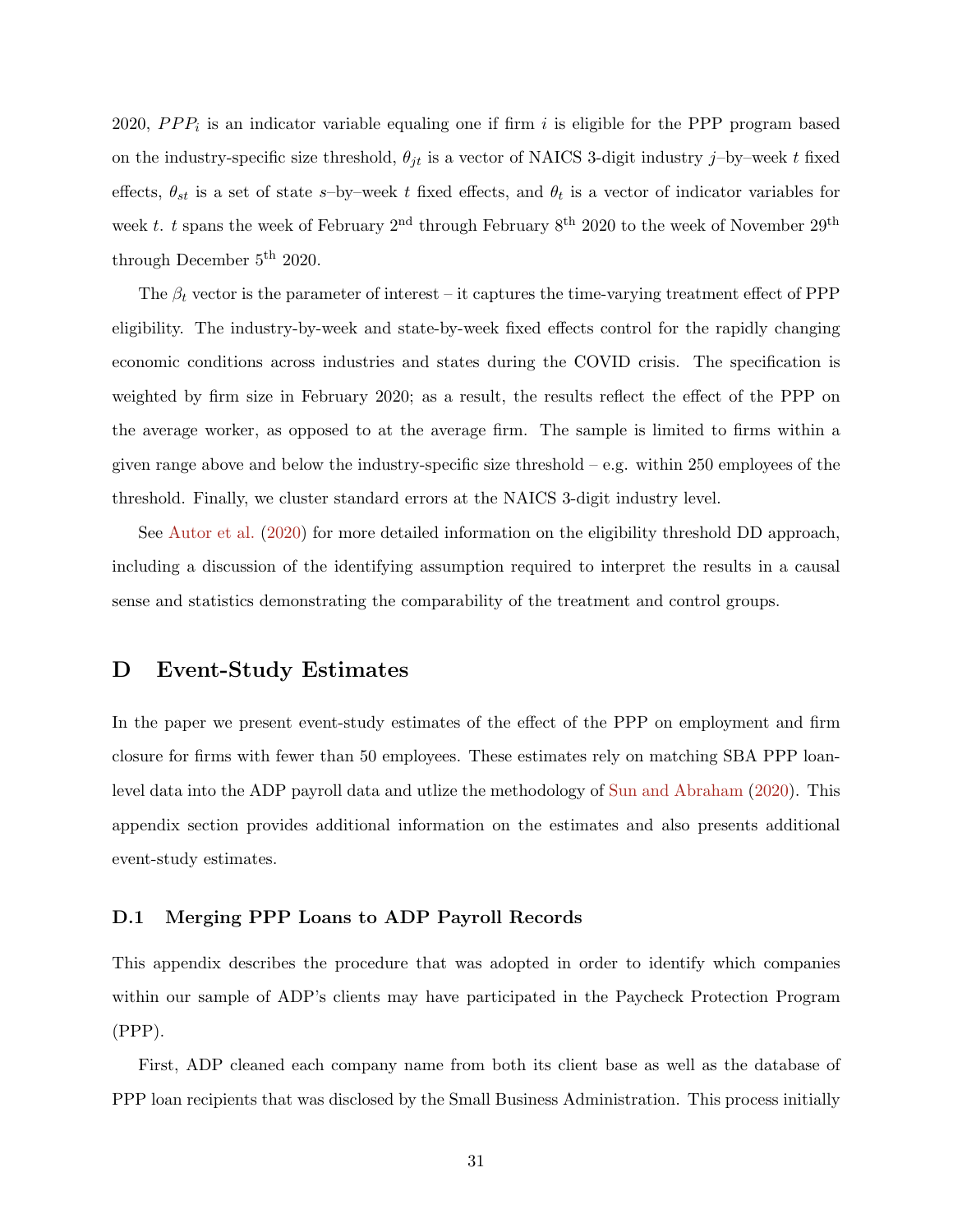entailed the removal of any prefixes, suffixes, stop words, and non-alphanumeric characters from a company name. Then, the remaining stem of each company name was converted into a Soundex code in order to allow for phonetic comparisons across both datasets. Next, for each PPP loan recipient, ADP compared the Soundex codes for every client that was physically located within a 0.1 mile radius of a given address. Specifically, a token set ratio was estimated for the comparison of each PPP borrower to an ADP client, and all approximate string matches with scores of at least 40 (on a scale of 0 to 100) were retained. It is worth noting that this approach explicitly allowed for the possibility of multiple ADP clients being matched to a single PPP recipient. Finally, in order to reduce the likelihood of false positives, these results were further restricted to string matches with a score of at least 80 for which the first characters of the names of each PPP loan recipient and a potential ADP client were also identical.

In order to preserve the confidentiality of ADP's clients, we are unable to disclose the precise number of firms within our sample of employers that were matched to a PPP loan recipient. However, this string matching exercise suggested that only about half of the companies within our sample of ADP clients participated in the Paycheck Protection Program. Given that PPP take-up is believed to have been nearly universal among employers with fewer than 500 employees (as shown in Table 1), it seems likely that this approach failed to identify a sizable number of ADP clients that actually received a loan.

### D.2 Sun and Abraham (2020) Methodology

A burgeoning recent literature on event studies with differential timing of treatment highlights that the canonical two-way fixed effects regression techniques suffers from the flaw that the composition of the 'control' group evolves dynamically as the set of treated firms grows (see Goodman-Bacon, 2021; Callaway and Sant'Anna, 2020; Sun and Abraham, 2020). This can cause bias when the magnitude of the effect of treatment is correlated with the timing of treatment.

To overcome this confound, we rely on the estimator developed by Sun and Abraham (2020) (SA hereafter), which estimates "cohort-specific" average treatment on the treated parameters and then averages those estimates using weights defined by the relative size of the cohorts. SA's estimator can accommodate treatment effect heterogeneity across cohorts of treatment timing—in the case of the PPP, the week of loan approval—as well as time-varying treatment effects.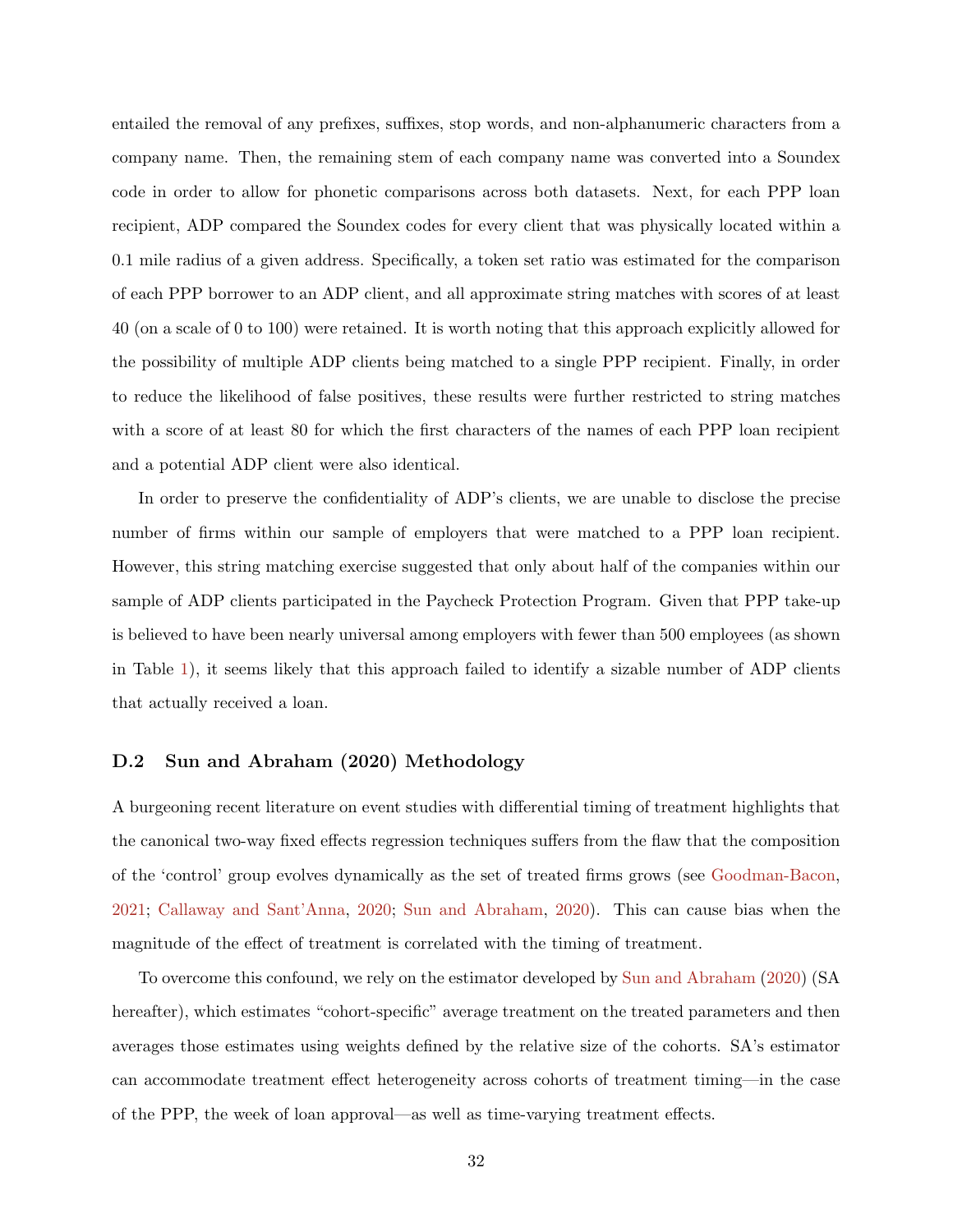Because effectively all small firms are eventually treated over the sixteen weeks of the program in 2020, we obtain identification by contrasting firms that received PPP loans in the first eleven weeks of the program to firms that (subsequently) received loans in the final seven weeks. We are therefore assuming that employment in the control group firms would have evolved similarly to earlier (treatment) recipients in the absence of the PPP. We relegate firms receiving loans in the last seven weeks of PPP to the control group to ensure a sufficient sample size of comparison firms. Using only those firms receiving a PPP loan in the final week of the program as a comparison sample gives qualitatively similar results, however.

We bring the Sun and Abraham (2020) approach to the data with the following specification:

$$
y_{it} = \alpha + \sum_{c \in T} \sum_{g=-8}^{11} (\beta_{c,g} * PPP_{g,it}) * D_c + \theta_{jt} + \theta_{st} + \epsilon_{it}
$$
(A.2)

where  $y_{it}$  is total employment for firm i at week t indexed to equal 1 in February of 2020,  $\theta_{jt}$  is a vector of NAICS 3-digit industry j–by–week t fixed effects,  $\theta_{st}$  is a set of state s–by–week t fixed effects, and  $PPP_{g,it}$  is a dummy variable equaling one if firm i at time t was approved for a PPP loan g weeks ago;  $g = 0$  denotes the week of approval and the week prior to approval  $(g = -1)$  is the omitted category.  $D_c$  is a dummy variable denoting the week of PPP receipt for each cohort in the treatment set  $T$  (the first week through the eleventh week of the program).

We implement SA's estimator using the authors' Stata package "eventstudyinteract." Standard errors are clustered at the NAICS 3-digit industry level. Estimates are weighted by firm size in February 2020 such that the results can be roughly interpreted as the effect of the PPP on the average worker employed (rather than employment at the average firm). Using firms which received a PPP loan in the final seven weeks of the PPP as our control group, we estimate the regression using ADP employment data through the week of June  $27<sup>th</sup>$ .

### D.3 Additional Event-Study Results

Figure D.1 presents the estimates of the Sun and Abraham event-study estimates including all firms in the ADP sample, as opposed to only firms with 1-49 workers as shown in Figure 2. Similarly, Figure D.2 presents the estimates of the effect of the PPP on firm exit using the event-study design estimated with all firms in the ADP sample, as opposed to only firms with 1-49 workers as shown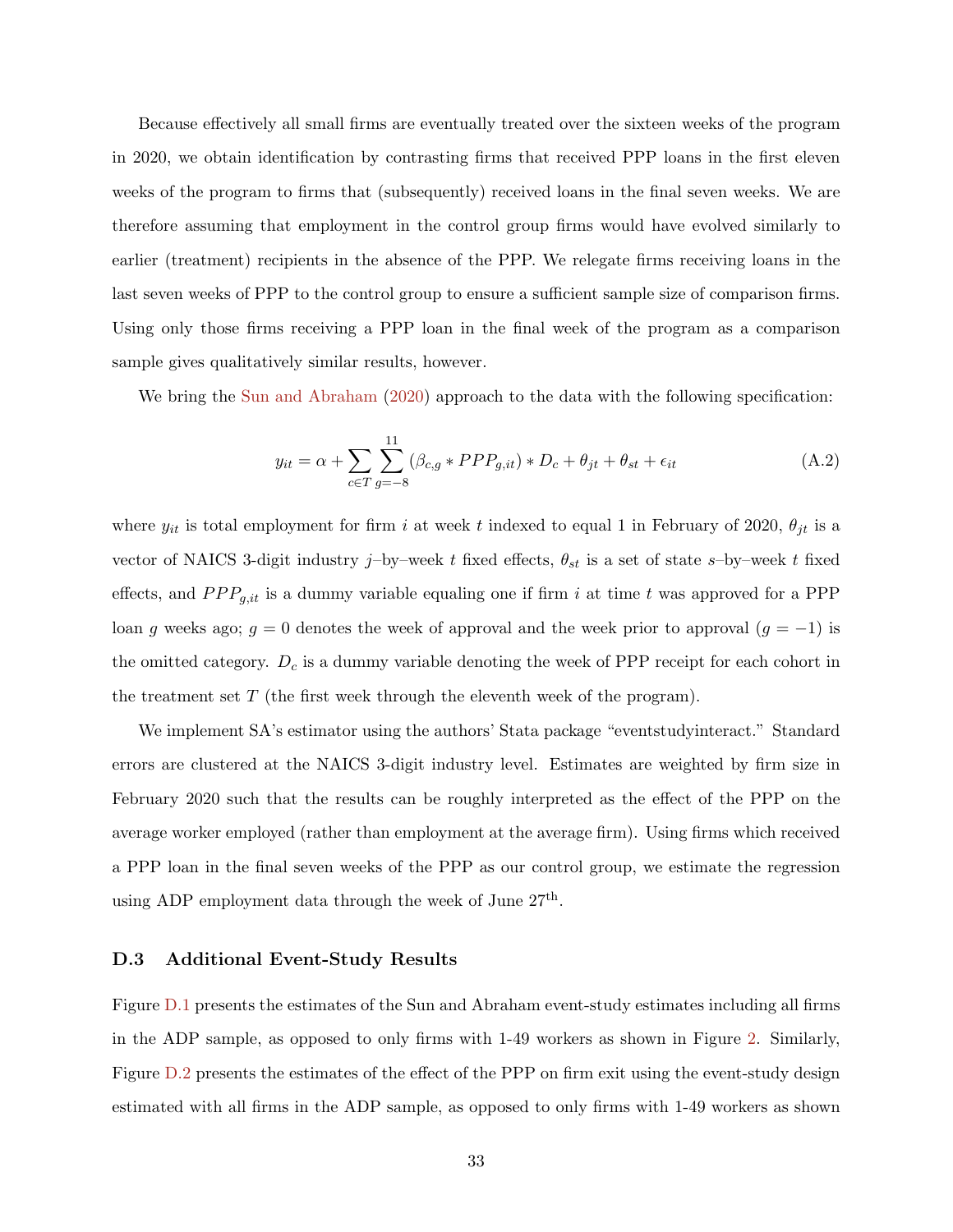

Figure D.1: Event-Study Employment Effects at All Firms

Note. Estimates from Sun and Abraham (2020) event-study interaction estimator on the sample of loan-matched ADP firms. The outcome variable in firm-level employment indexed to equal 1 in February 2020. The estimates are weighted by each firm's employment as of February 2020 and include controls for 3-digit industry-by-week and state-by-week fixed effects. Standard errors are clustered at the 3-digit industry.

\*\*All points to the right of the solid line represent post-treatment periods. Alternatively, accounting for the biweekly pay schedule of most ADP employers, and the back-filling used to establish start dates, all periods to the right of the dashed line can be viewed as post-treatment. See Appendix Section D.4 for more details.

Source: Authors' analysis of SBA and ADP data using Sun and Abraham (2020) "eventstudyinteract" STATA implementation.

in Figure 5. Note, though, that there are few larger firms receiving PPP loans late in the sample period that can serve as controls in the Sun and Abraham (2020) methodology. As a result, we have relatively more confidence in the event-study results for smaller firms sized 1-49 as compared to the results presented here for all firms. The results on Figures D.1 and D.2 for all firms are similar to those displayed on Figures 2 and 5 for firms sized 1-49 employees, but are smaller in magnitude.

### D.4 Event-study Timing

In Figures 2, 5, D.1, and D.2, the coefficient estimates for week  $t - 2$  is typically non-zero and sometimes significant, in stark contrast to the estimates in earlier pre-treatment periods in each figure. This could indicate that our PPP treatment effects spuriously reflect factors other than the effect of the PPP. Or, the significant treatment effect in period  $t - 2$  could reflect an anticipation effect: firms expecting to get PPP loans in the near future might be particularly unlikely to close down in advance of loan approval or may begin reopening.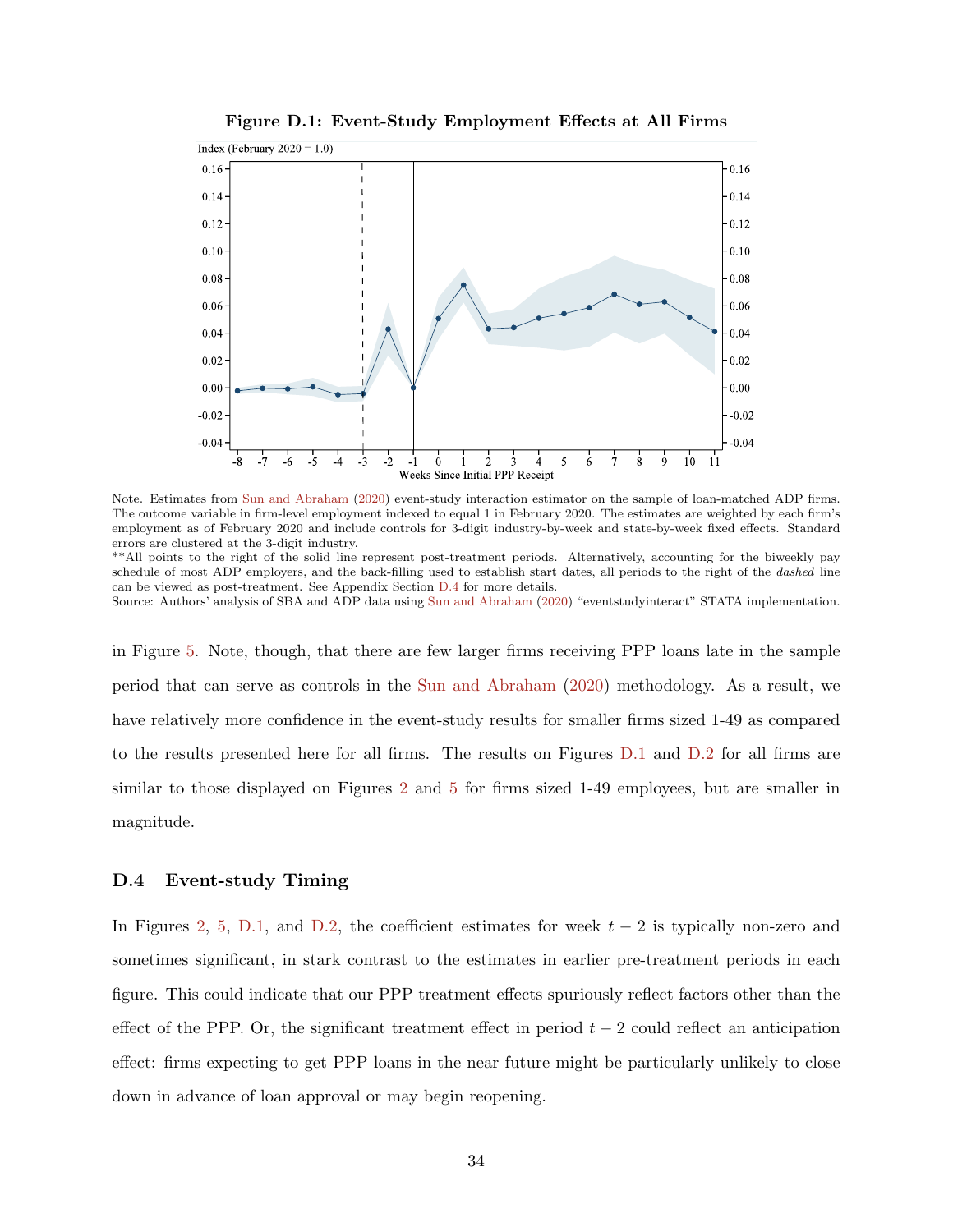

Figure D.2: Employment Change Due to Firm Closure at All Firms

Note. Estimates from Sun and Abraham (2020) event-study interaction estimator on the sample of loan-matched ADP firms. The outcome variable is an indicator variable equal to one if the firm has zero employment in a given week and zero if it has positive employment. The estimates are weighted by each firm's employment as of February 2020 and include controls for 3-digit industry-by-week and state-by-week fixed effects. Standard errors are clustered at the 3-digit industry. \*\*All points to the right of the solid line represent post-treatment periods. Alternatively, accounting for the biweekly pay schedule of most ADP employers, and the back-filling used to establish start dates, all periods to the right of the *dashed* line can be viewed as post-treatment. See Appendix Section D.4 for more details. Source: Authors' analysis of SBA and ADP data using Sun and Abraham (2020) "eventstudyinteract" STATA implementation.

However, there is a potential explanation for these seemingly anomalous estimates.<sup>2</sup> We believe they are possibly driven by the timing of hires within bi-weekly pay periods which are used by the vast majority of firms in the ADP data. While we observe the pay period in which a worker earns compensation in the ADP data, we do not observe the specific days on which they worked. The convention we follow is to assume that workers begin employment at the start of pay periods, e.g. if a worker is hired on the last day of the pay period, we assume she worked both weeks of the pay period. Thus, our "back-filling" procedure might artificially inflate employment two weeks prior to what happened in actuality. Indeed, the pre-PPP treatment estimates in the  $\beta_t$  vector prior to  $t = -2$  are small and bounce around zero. For this reason, we include a dashed vertical line at  $t-3$ , two weeks prior to the standard vertical line at  $t-1$ , and interpret all points to the right of  $t-3$  as plausibly post-treatment.

<sup>&</sup>lt;sup>2</sup>Note that Dalton (2021), using similar methodology, finds comparable treatment effects but no evidence of pre-treatment anticipation or non-zero pre-trends.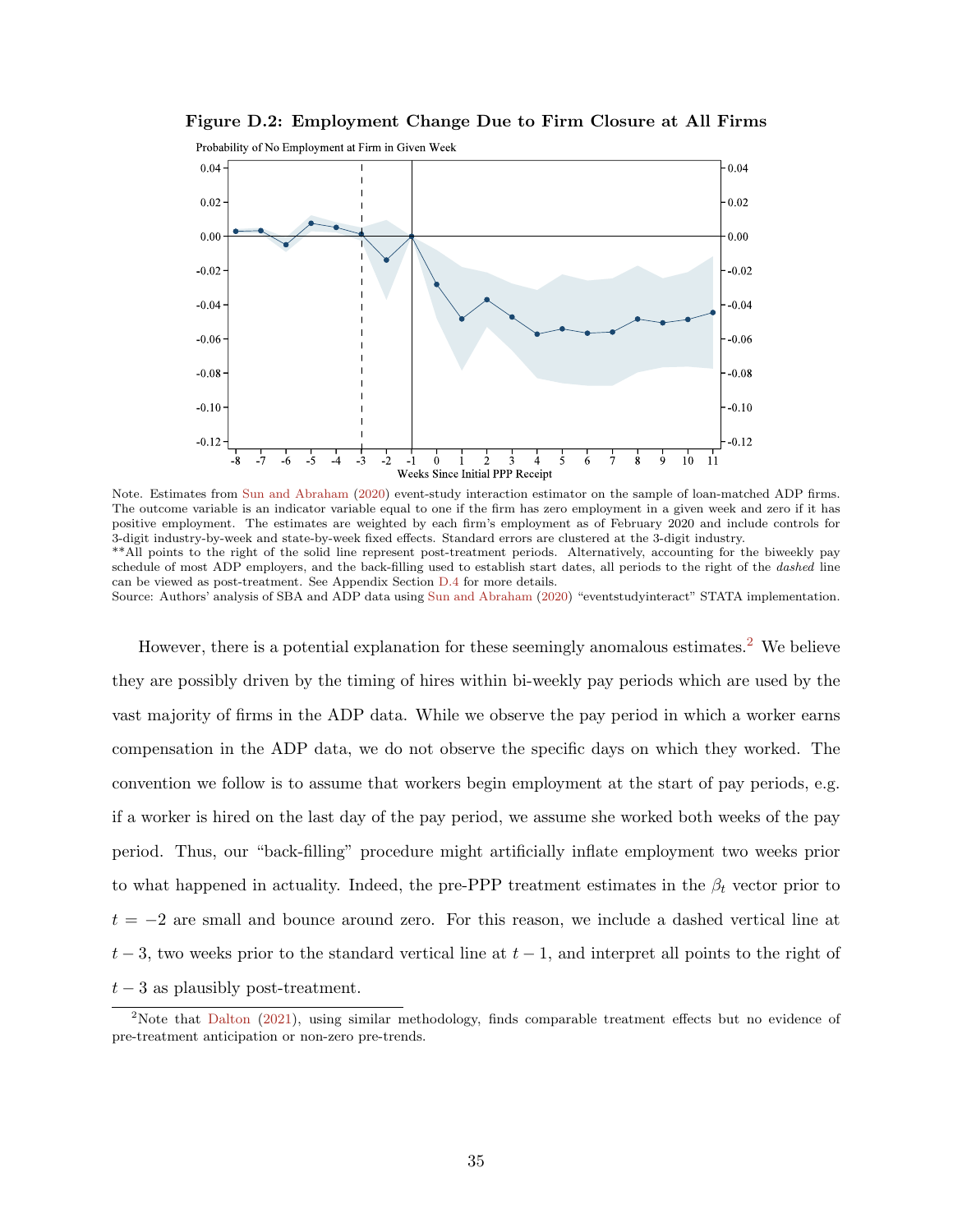# E Firm Closure Estimates for Larger Firms

Figure E.1 presents estimates of the effect of the PPP on firm closure for larger firms than considered in the estimates displayed in Figure 5. The estimates are based on the difference-in-difference approach of Autor et al. (2020) which achieves identification by comparing firms below the employee eligibility threshold to firms above the eligibility thresholds. Thus, the sample contains firms somewhat below and somewhat above the employee eligibility threshold—generally 500 workers. The estimating equation is appendix equation  $(A.1)$ . The dependent variable is an indicator variable for a firm being closed, defined as having no employment in that week. We find no evidence that the PPP averted shutdowns for the larger sized firms considered.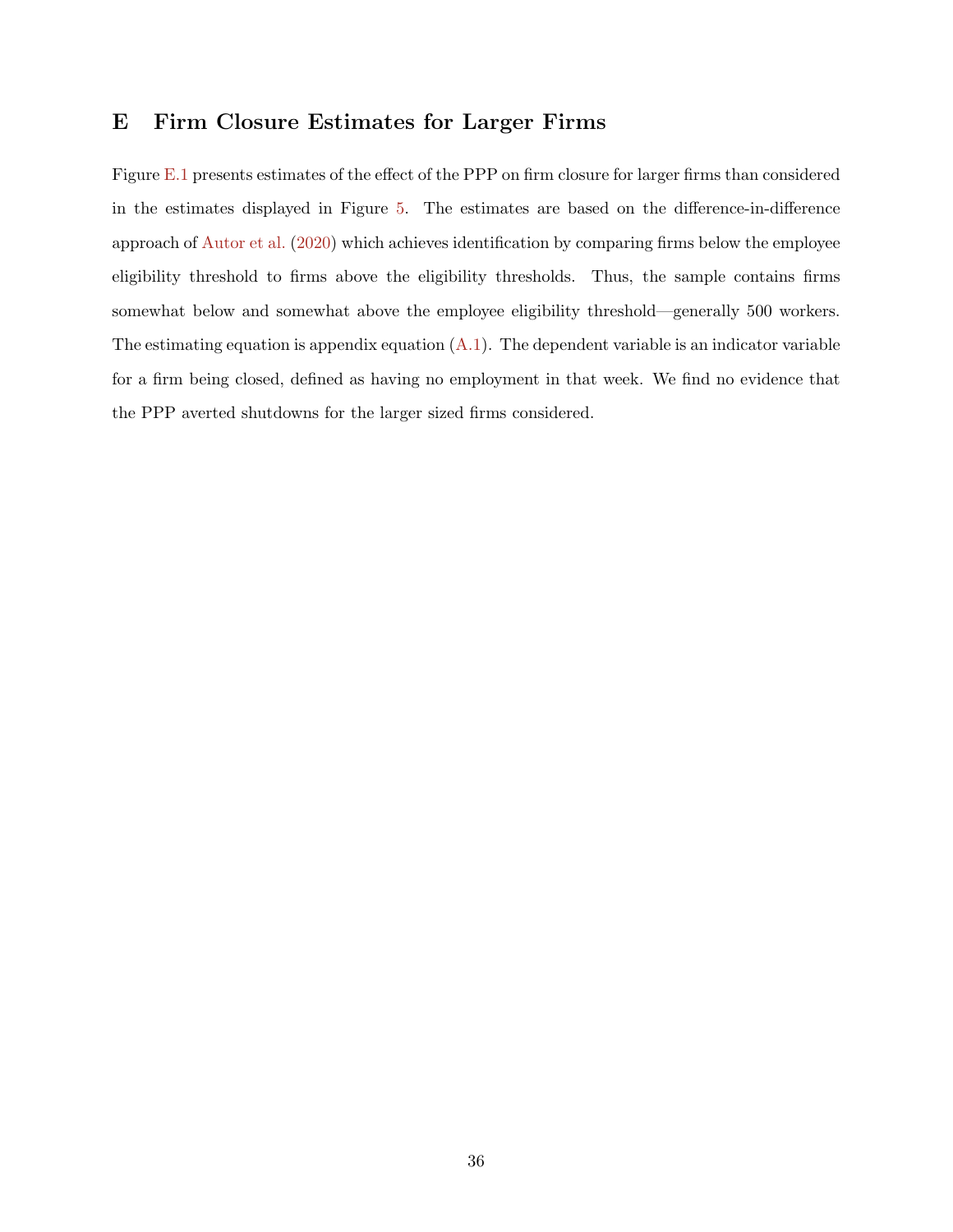

### Figure E.1: Effect of PPP Eligibility on Probability of Firm Having No Employment

 Note: Each firm's size is determined using employment in both 2019 and February 2020. Regressions are weighted by firm size as of February 2020 and include controls for state-by-week and industry-by-week effects. Standard errors are clustered at the 3-digit NAICS industry level. Sample reflects firms that were present in the ADP data for allMar 7 Apr 4 May 2 May 30 Jun 27 Jul 25 Aug 22 Sep 19 Oct 17 Nov 14 Dec 12<br>Week Ended on Saturday<br>the firm's size is determined using employment in both 2019 and February<br>reek and industry-by-week effects. Standard errors a Mar 7 Apr 4 May 2 May 30 Jun 27 Jul 25 Aug 22 Sep 19 Oct 17 Nov 14 Dec 12<br>Week Ended on Saturday<br>Sions are weighted by firm size as of February 2020 and include controls f<br>dustry level. Sample reflects firms that were pres 12 months of 2019.

Source: Authors' analysis of ADP data.

37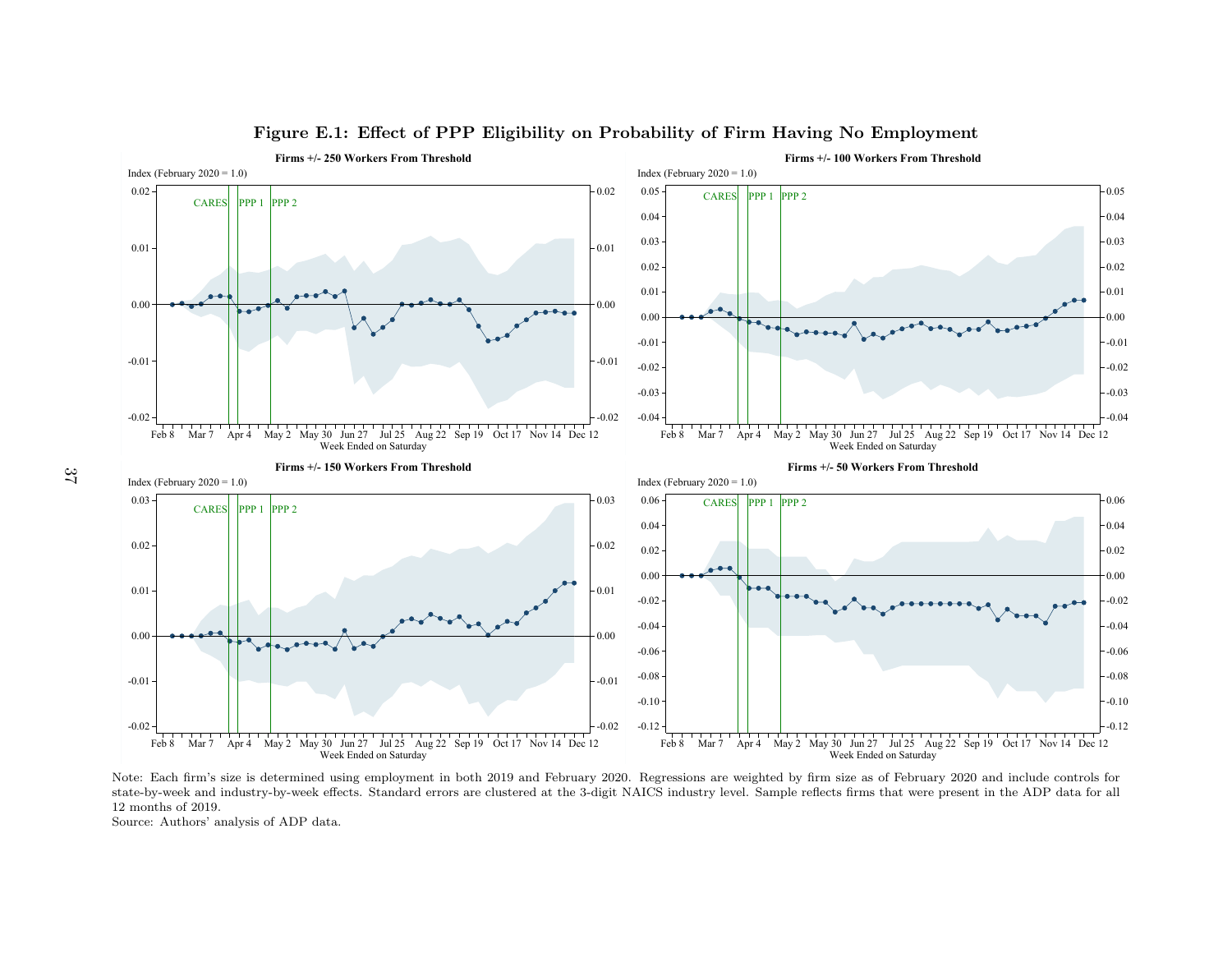# F Distributionsal Incidence Calculations

### F.1 Distributional Incidence Methodology

### F.1.1 Method to Impute PPP compensation across the income distribution

- 1. Imputing PPP dollars that flowed to workers
	- Let  $T$  denote our estimate of the PPP funds that flows from recipient businesses to the workers whose jobs were saved by the PPP.
	- This is calculated as  $T = CJ$
	- $\bullet$  C is compensation per worker whose job was saved by the PPP, calculated as average weekly wages in the CPS ORG microdata multiplied by the ratio of total compensation to total private industry wages and salaries from the BLS ECEC data from 2020Q1,  $C = W \times \alpha_{ECEC}$ 
		- $-\alpha_{ECEC} = 1.42$ , i.e., total compensation is 42% higher than wages and salaries.
		- $W = 52 * wk$ , where wk is the average weekly wage in the CPS ORG data from February 2020, calculated using the imputation method from the Center for Economic Policy Research CITE.
		- $w k$  is calculated as the employment-loss weighted average wage, truncated at an annual rate of \$100,000 since the PPP did not support more than \$100,000 in worker compensation. We get  $wk = 786$ .
		- $-C = 52 \times $786 \times 1.42 = $58,185$
	- J is the estimate of job-years saved by the PPP.
		- We use the estimates from Autor et al. (2020), where we extend our estimates from December 2020 through June 2021 (when they hit zero) by linear extrapolation of the trend from the peak effect in May 2020 through December 2020.
		- To accommodate the larger effect on employment for firms between 1-49 as we find above, we assume that these effects are double those in Autor et al. (2020). Since firms between 1-49 workers comprise about 52% of small business employment according to the BLS's BED data, our jobs estimate is  $2 \times \beta \times 0.52 + \beta \times (1-0.52) =$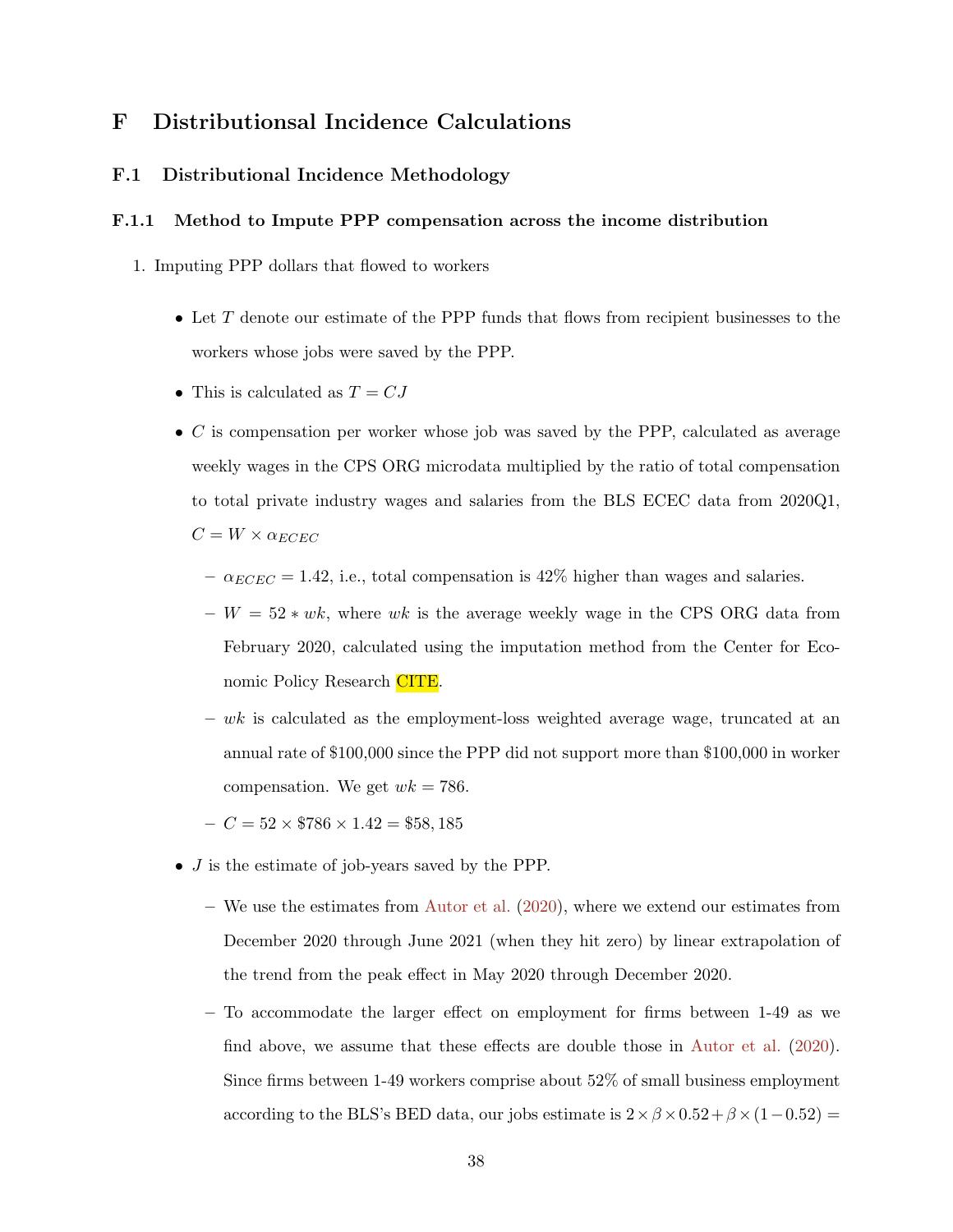$1.52\times\beta$ , where  $\beta$  are the job-year estimates from Autor et al. (2020) for each quarter from 2020Q2 through 2021Q2.

- Autor et al. (2020) estimated that the PPP raised employment by  $J^{Autor} = 1.98$ million job years.
- Using the larger effect on small firms, we estimate that the PPP raised employment by  $J^{boost} = 3$  million job years.
- $T^{Autor} = CJ^{Autor} = $58,185 \times 1.98m = $115$  billion.
- $T^{boost} = CJ^{boost} = $58,185 \times 3.0m = $175$  billion.
- 2. Imputing PPP compensation to weekly wage quintiles
	- Assumption: Workers whose jobs were saved by the PPP (and therefore who received PPP compensation) came fro the same wage distribution as workers who did ultimately lose their jobs during 2020.
	- We use the Current Population Survey ORG data on weekly wages in February 2020 to split workers into quintiles of the weekly wage distribution in that month prior to COVID. ADD NOTE FOR DETAILS ON WEEKLY WAGE CODING USING CEPR.
	- For each quintile, we calculate total employment for each month from March 2020 to December 2020 and calculate the average decline in employment for each quintile. Let this employment decline be denoted by  $d_q$  for quintile  $q$ .
	- For each quintile, we calculate the average loss in weekly wages per month from March through December:  $wk_q \times d_q$ , where  $wk_q$  is the quintile-specific average wage from February 2020.
		- We truncate the weekly wage at an annual rate of \$100,000 due to the PPP's cap on compensation per worker.
		- As an example, for the lowest quintile,  $wk_1$  = \$283 and  $d_1 = 17.8\%$ , so  $wk_1 \times d_1$  = \$50.30 per week on average over March through December 2020.
		- Now the share of compensation loss due to job loss can be calculated for each quintile:  $s_q = \frac{w k_q d_q}{\sum_q w k_q}$  $\frac{w\kappa_q a_q}{q\,wk_q d_q}.$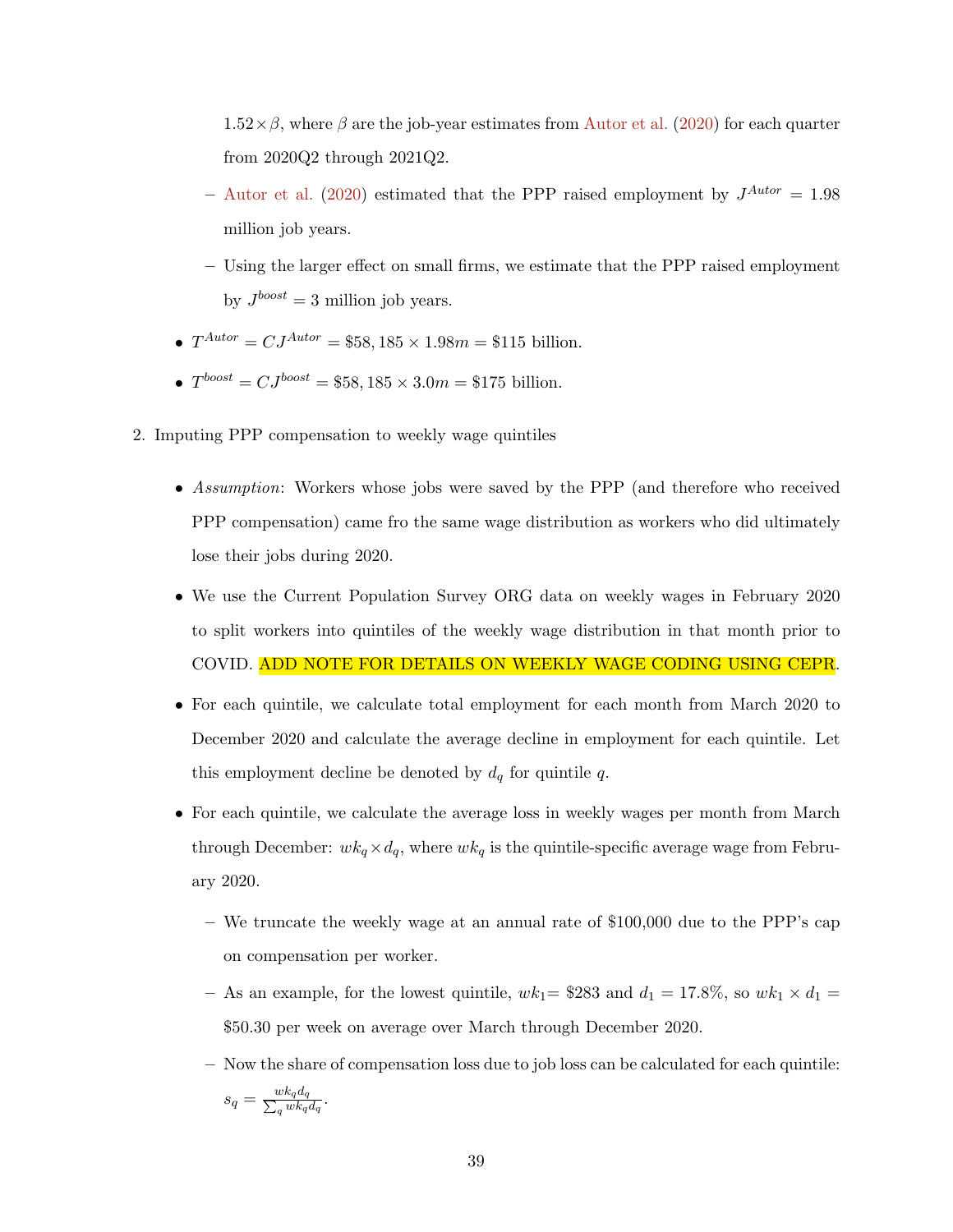– Total PPP compensation for each quintile is simply  $T \times s_q$ .

- 3. Imputing PPP compensation to household income quintile
	- We use data from the March 2020 Current Population Survey downloaded from IPUMS to map fro the weekly wage distribution to the household income distribution.
	- Using total household income for calendar year 2019 from the March 2020 CPS, we can compare the weekly wage distribution to the household income distribution. We do this as follows:
		- Define weekly wages as total wage and salary income divided by weeks worked.
		- Winsorize at the 1st and 99th percentiles.
		- Truncate at \$100,000 in wages and salaries.
		- Split individuals into their weekly wage quintiles.
		- Also split individuals into their household income quintiles.
		- Define the 5-by-5 probability matrix P where each entry is  $p_{wh}$ , the probability that an individual with weekly wages in the wth quintile is in a household in the  $h$ household income quintile.
	- $\bullet\,$  We can then map from weekly wage PPP compensation shares, defined above as  $s_q$  as follows.
		- Define the 1-by-5 vector  $S = [s_1, ..., s_5]$ .
		- Then  $S \times P$  gives a vector of the imputed shares of compensation lost by household income.
		- $-$  Note that if P was the identity matrix, it would amount to assuming that the weekly wage distribution map directly to the household income distribution.

### F.1.2 Method to Impute PPP capital income across the income distribution

• Total PPP funds that flowed to non-workers, or capital, is \$510 billion minus the PPP funds that flowed to compensation, described in the previous section.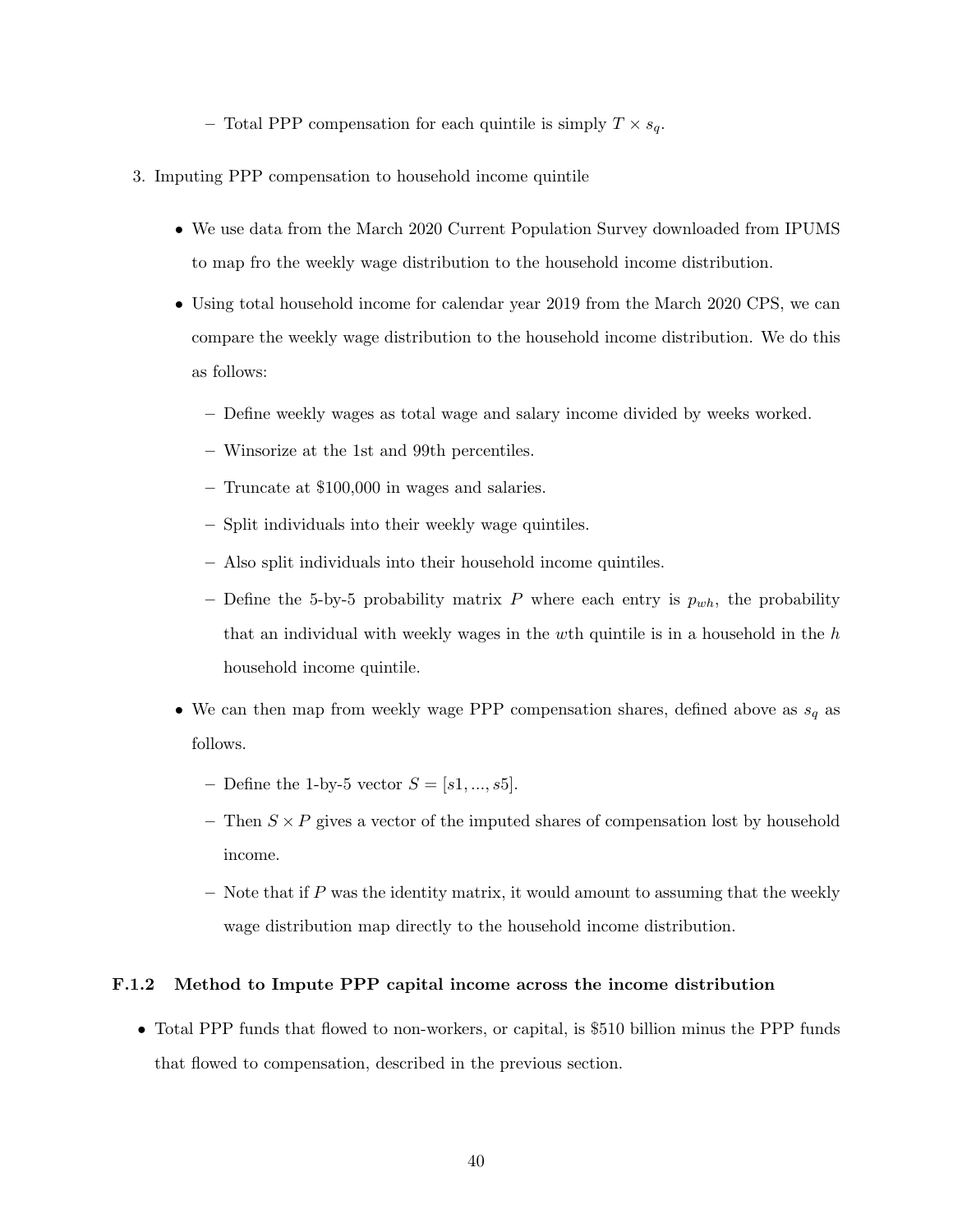- The PPP went to both business owners and shareholders of businesses, and the BEA estimates a split between the PPP subsidies to corporations (64.6%) and to sole proprietors and partnerships (35.4%).
- PPP funds that flowed to corporations are a one-time windfall profit and so the incidence is assumed to fall entirely on capital. We follow the Congressional Budget Office assumption that the distribution of capital income follows that of the distribution of income from capital gains, interest, rent, and dividends.
- PPP funds that flowed to business owners are assumed to follow the distribution of business income in the CBO distributional tables.

#### F.1.3 Method to Impute Unemployment Insurance across the income distribution

- We impute shares of UI benefits using the same data on job loss and weekly wages as we described in section F.1.1. Recall that we denote the percent change in employment by quintile  $d_q$  and the weekly wage in February 2020  $wk_d$ , and let their product  $l_q$  be average weekly wage lost by quintile.
- Unemployment insurance benefits are progressive in normal times in the sense that they replace a lower share of wages the higher that wages are. This is mediated through UI benefit schedules, which vary by state and replace wages subject to minimum and maximum weekly benefits, and imply a replacement rate  $rr_q$  which varies with wage quintile.
- We calculate  $rr_q$  using the same CPR ORG data as we describe above. The replacement rate is estimated using a simplified formula:  $rr_q = E\left[\frac{\min{\{\overline{UI}_s,\max{\{\underline{UI}_s,50\% \times wk\}\}}}}{wk}\right]$ , where  $\overline{UI}_s$  and  $\overline{UI}_s$ , where  $\underline{UI}_s$  and  $\overline{UI}_s$  are the state-specific minimum and maximum UI benefits reported by the DOL. CITE
- We assume that this normal benefit formula applied in March and then October through December after the supplements to weekly benefits lapsed. From April through July, the CARES Act provided \$600 per week for each beneficiary and in August and September the Lost Wage Assistance program provided an additional \$300 per week.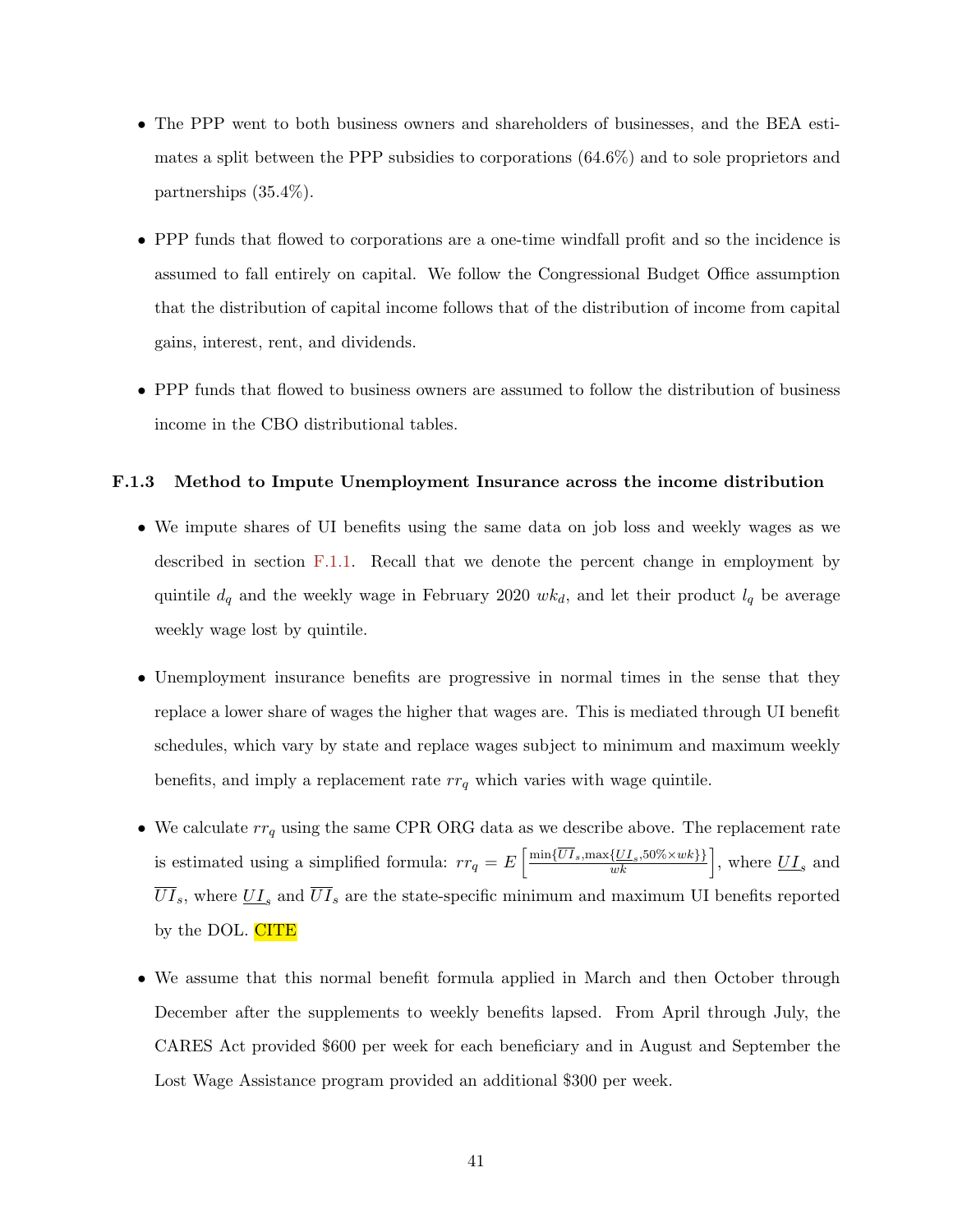- We can augment the estimated replacement rates in those months in a straightforward way:  $rr_q = E\left[\frac{\min{\lbrace \overline{UI}_s, \max{\lbrace \underline{UI}_s, 50\% \times wk \rbrace}\rbrace}}{wk} + \frac{s}{wk}\right]$ , where s is the weekly supplement.
- Finally, we take the simple average from March through December of the replacement rates by quintile,  $\overline{rr}_q$ .
- We can now apply the replacement rate to the wage loss by quintile to estimate the share of UI beneifts that flow to each wage quintile:  $s^{UI} = \frac{\overline{rr}_q \times l_q}{\sum_q \overline{rr}_q \times l_q}$ .
- $\bullet$  Multiplying the share of UI benefits by quintile by the total amount of UI paid in 2020, \$557 billion cite, gives our estimate of UI dollars by quintile.

## F.2 Alternative Distributional Incidence

**300**

Figure 6 in the published text displays our incidence calculations based on relative generous assumptions for the magnitude by which the PPP supported employee compensation; specifically, the estimates in Figure  $6$  use the assumption that \$175B of employee compensation was supported by the PPP. Figure F.1 offers the same distributional breakdown of PPP funds as shown in Figure 6, but under the alternative, smaller assumption that the PPP supported \$115B of compensation.



Figure F.1: Alternative Distributional Analysis of PPP

**500** al. (2021). Source: Authors' analysis of CBO, BEA, BLS's ECEC, and CPS data, and estimates from Autor et al. (2020) and Boesch et Note. See online appendix for details of calculations.

 $3$ As above, we map these to the household income distribution using the method in section F.1.1.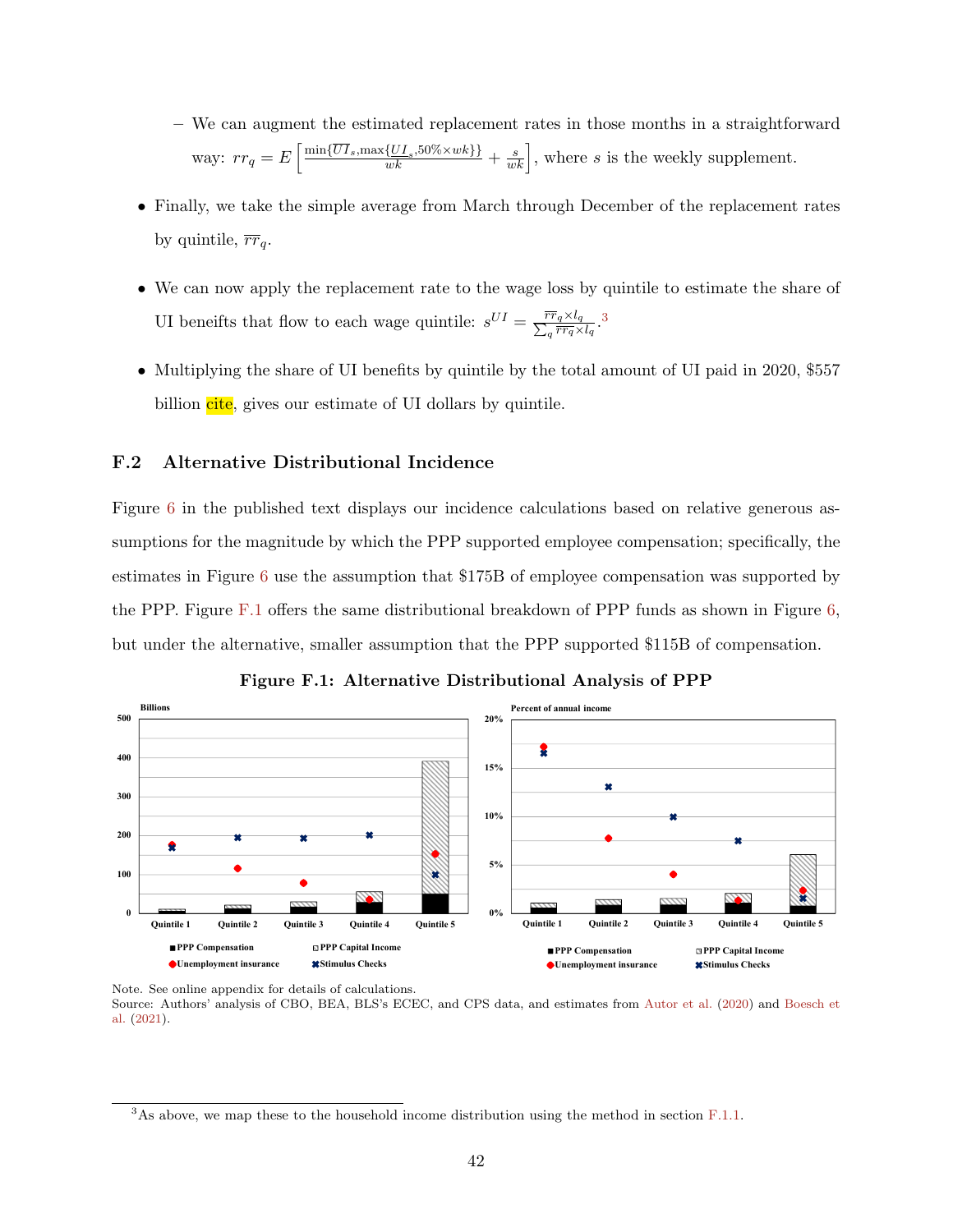10195 (errors:1) words

53685 (errors:1) characters (not including spaces)

```
File: ADP-JEP-20211210-2nd-Submission.tex
```
Encoding: utf8

Sum count: 10195

Words in text: 8950

Words in headers: 105

Words outside text (captions, etc.): 1064

Number of headers: 21

Number of floats/tables/figures: 8

Number of math inlines: 75

Number of math displayed: 1

Subcounts:

text+headers+captions (#headers/#floats/#inlines/#displayed)

1220+18+246 (2/0/0/0) \_top\_

576+2+45 (1/0/0/0) Section: The Basics

33+5+0 (1/0/0/0) Section: A Timeliness versus Targeting Tradeoff

942+1+5 (1/1/1/0) Subsection: Timeliness

185+1+0 (1/0/0/0) Subsection: Targeting

0+7+0 (1/0/0/0) Section: What Did the Paycheck Protection Program Accomplish?

1076+2+317 (1/3/17/1) Subsection: Supporting Employment

618+3+231 (1/2/0/0) Subsection: Preventing Firm Exits

115+3+0 (1/0/0/0) Subsection: Reducing Commercial Delinquency

76+5+0 (1/0/0/0) Section: Where Did the Money Go?

571+5+39 (1/0/3/0) Subsection: Proximate Recipients: Workers vs. Non-Workers

978+6+76 (1/1/6/0) Subsection: The Household Distributional Incidence of PPP

592+2+85 (1/0/0/0) Subsection: Macroeconomic Benefits}\label{subsec:macro-benefits

814+8+0 (1/0/0/0) Section: Lessons Learned from the Paycheck Protection Program Experience

0+3+0 (1/0/0/0) Section: Distributionsal Incidence Calculations

43